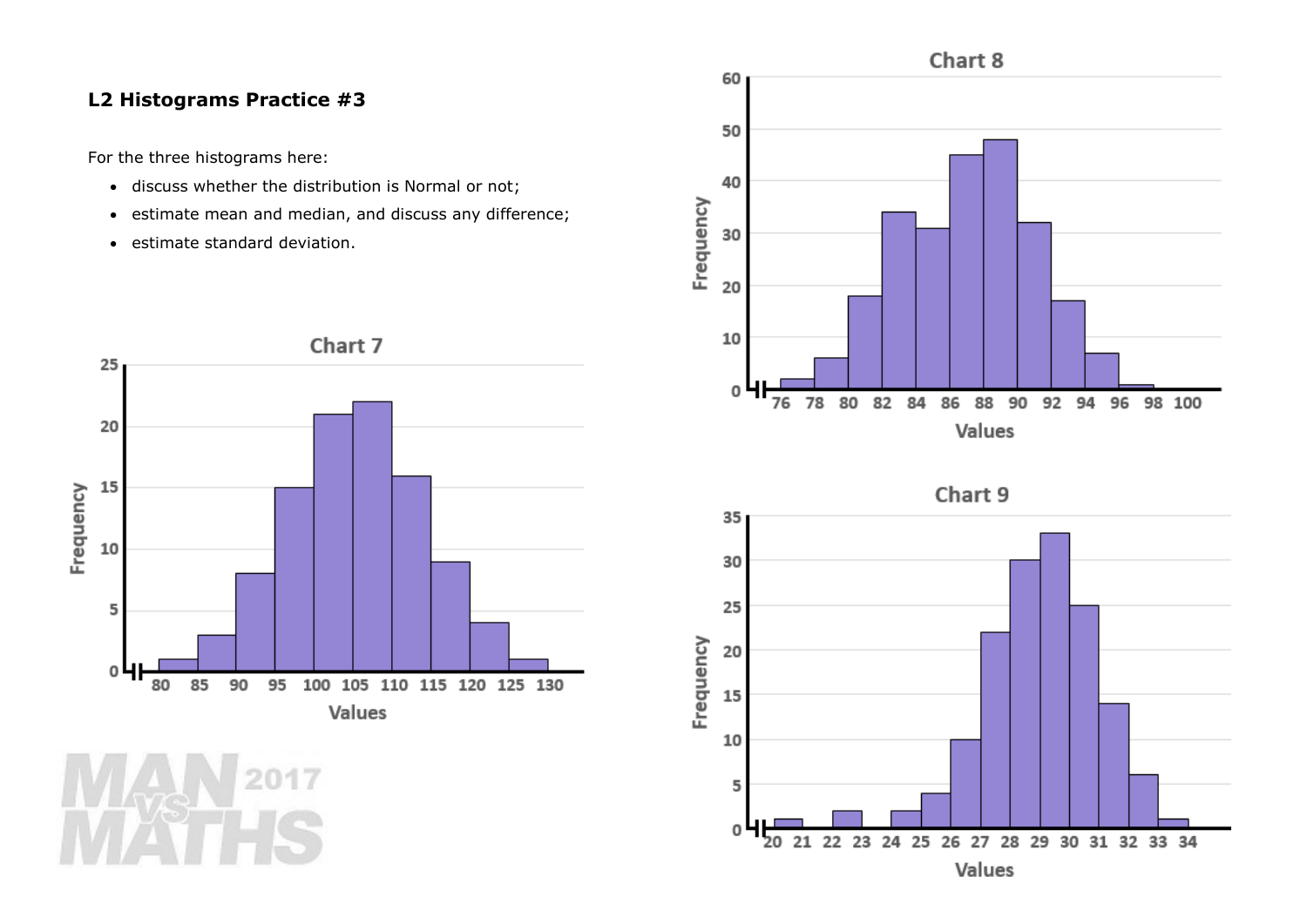## **Answers – L2 Histograms Practice #3**

Marks will depend as much on discussion of evidence as values given. Key terminology should be used rather than general terms.

The key features for a distribution being Normal should be discussed in each answer:

- "bell curve" shape fits the middle of the columns;
- symmetrical, allowing for some random variation in practice;
- drops off to effectively zero at 3 standard deviations.

The median can be found by adding up the total frequency and counting in from either end.

The mean will be the median, moved towards any skew away from symmetrical.

The standard deviation can be estimated by two methods:

- shown in red, the distance between the inflection points (where the curve stops getting steeper) is 2 σ;
- shown in green, the middle 95% of values covers 4  $\sigma$ , so the outermost 5% of values can be counted off and the distance found  $\div$  4.

Note, while all distributions have a standard deviation that we cannot make probability calculations for non-Normal ones. If a distribution is wildly non-Normal then σ cannot be calculated as if it is Normal.



This is pretty much a perfect Normal distribution.

A curve through the centres of each column head is a bell shape, completely symmetrical. The ends tail off to zero outside 4 σ.

The mean and median are probably about 106, but certainly somewhere in the region of 105 to 107. This is based on the peak of the curve and in the median's case also because there are 100 values and counting in from the left there are 48 up to 105, so it must be just into the 105–110 column.

Standard deviation is about 9 or so, definitely in the range 8–10. This can be seen from the red 2σ distance between the two points of inflection which are 18 apart, indicating  $σ = 9$ . Alternatively the green  $4σ$  distance containing the middle 95% of values is 35, indicating  $\sigma$  = 8.75.